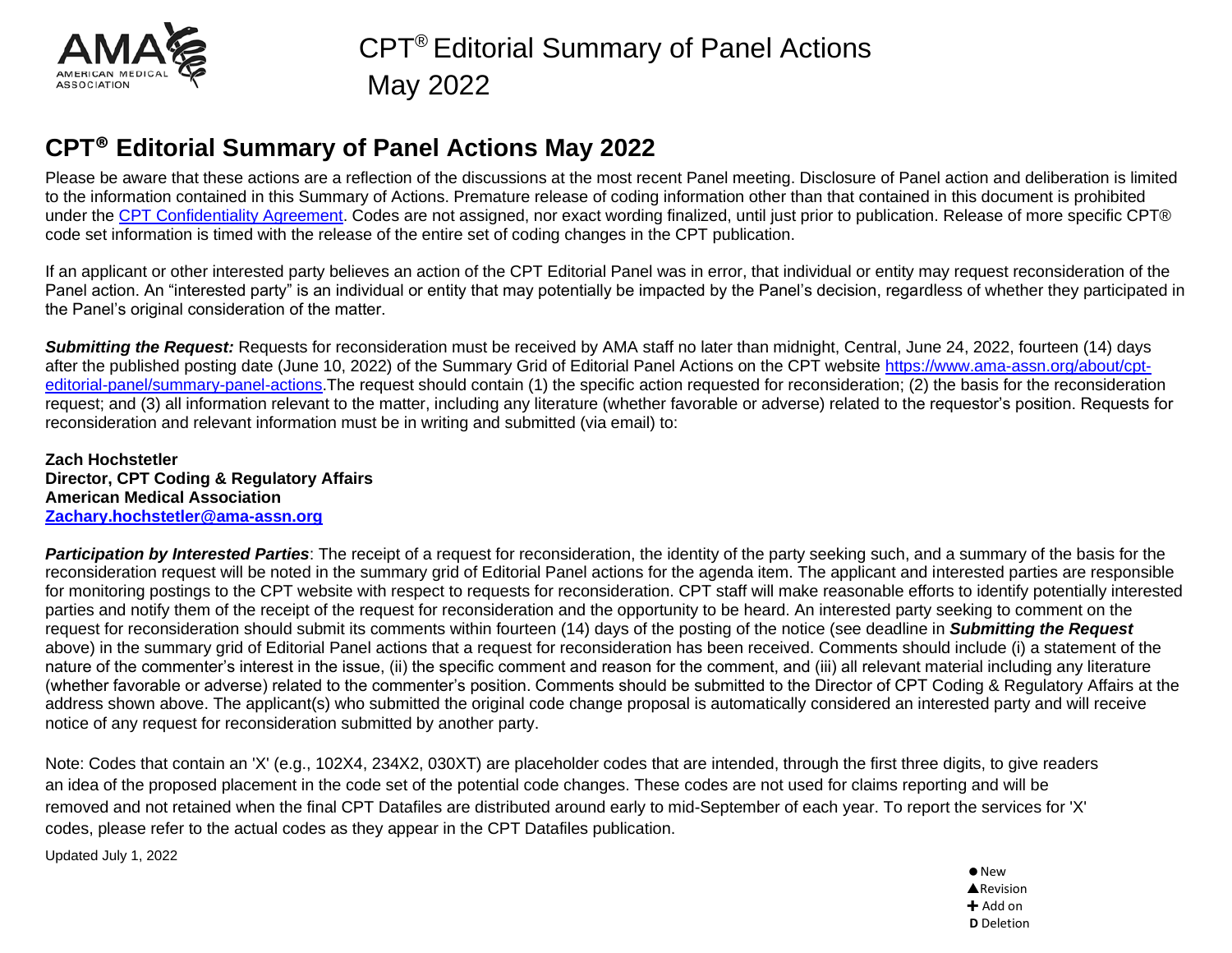

| Tab # | <b>Name</b>                                                                                                | <b>Codes</b>                    | Request-<br><b>Description</b>                                                                                   | <b>Effective Date</b> | <b>Request for</b><br>Reconsideration |
|-------|------------------------------------------------------------------------------------------------------------|---------------------------------|------------------------------------------------------------------------------------------------------------------|-----------------------|---------------------------------------|
|       | Ambulatory Pediatric-to-Adult Transition                                                                   |                                 | <b>REJECTED</b>                                                                                                  |                       |                                       |
| 8     | Opioid Use Disorder Treatment Services                                                                     |                                 | <b>WITHDRAWN</b>                                                                                                 |                       |                                       |
| 9     | Laparoscopic Subtotal Cholecystectomy                                                                      |                                 | <b>WITHDRAWN</b>                                                                                                 |                       |                                       |
| 10    | Cat III 0424T-0436T to Cat I - Phrenic Nerve --------------- ----------------<br><b>Stimulation System</b> |                                 | <b>POSTPONED</b>                                                                                                 |                       |                                       |
| 11    | Transluminal Dilation of Aqueous Outflow<br>Canal - Revise 66174                                           | ▲66174<br>▲66175                | Accepted revision of codes 66174 and January 2023<br>66175 to include the term "canaloplasty"<br>in parentheses. |                       |                                       |
| 12    | Cat III - Arteriovenous Anastomosis with<br><b>External Support Device</b>                                 | -------------- ---------------- | <b>WITHDRAWN</b>                                                                                                 |                       |                                       |
| 13    | Extracapsular Cataract Removal - Revise<br>66984                                                           | -------------- ---------------- | <b>WITHDRAWN</b>                                                                                                 |                       |                                       |
| 14    | Fluorescent-guided Craniotomy                                                                              |                                 | <b>WITHDRAWN</b>                                                                                                 |                       |                                       |
| 15    | Open Subtotal Cholecystectomy                                                                              | ------------- ----------------  | <b>WITHDRAWN</b>                                                                                                 |                       |                                       |
| 16    | Salpingectomy - Revise 58611                                                                               |                                 | <b>REJECTED</b>                                                                                                  |                       |                                       |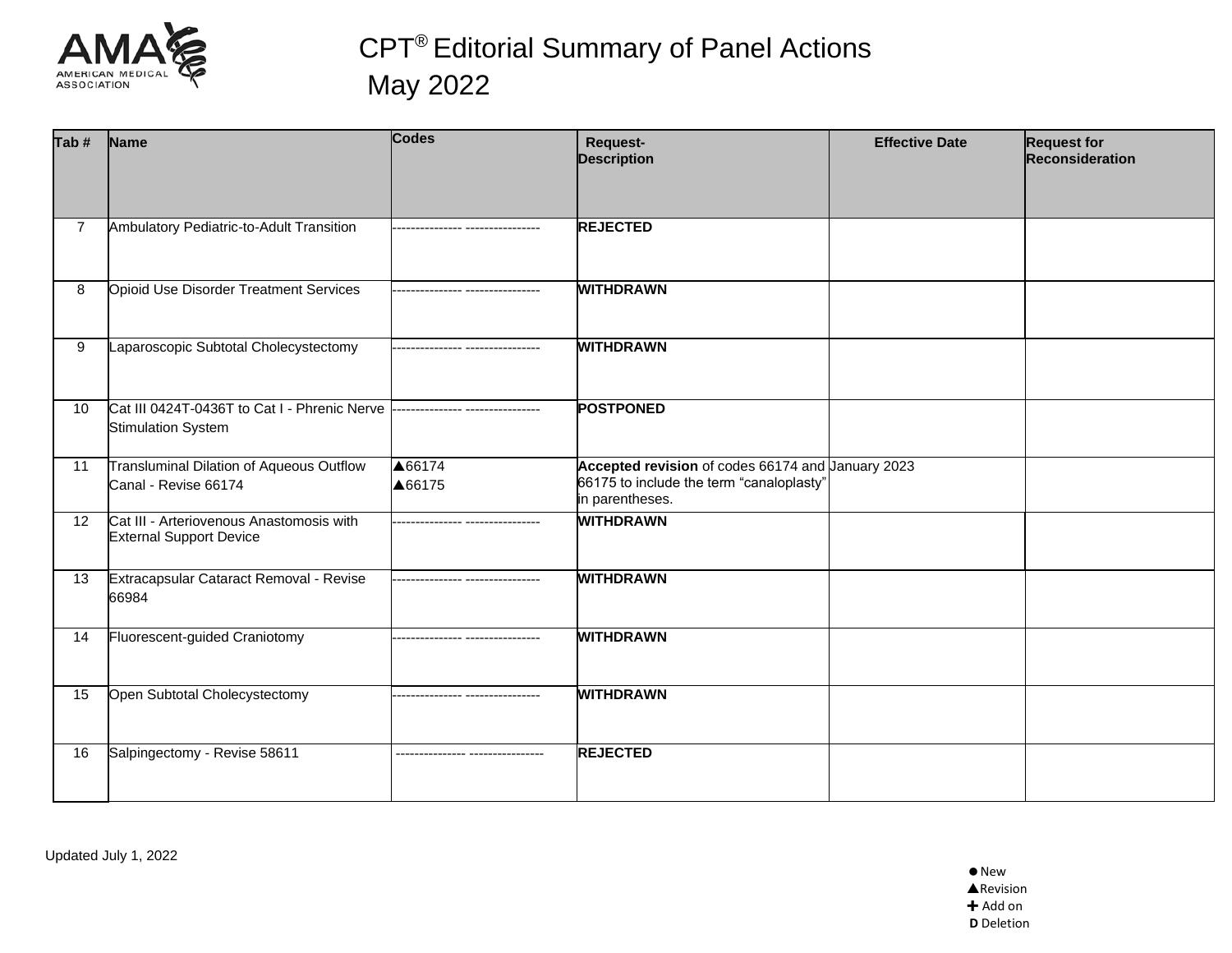

| $Ta b$ # | Name                                              | <b>Codes</b>                                  | Request-<br><b>Description</b>                                                                                                                                                                    | <b>Effective Date</b> | <b>Request for</b><br>Reconsideration                                                                                                                                |
|----------|---------------------------------------------------|-----------------------------------------------|---------------------------------------------------------------------------------------------------------------------------------------------------------------------------------------------------|-----------------------|----------------------------------------------------------------------------------------------------------------------------------------------------------------------|
| 17       | Stab Phlebectomy                                  |                                               | <b>WITHDRAWN</b>                                                                                                                                                                                  |                       |                                                                                                                                                                      |
| 18       | Intra-abdominal Tumor Procedures                  |                                               | <b>WITHDRAWN</b>                                                                                                                                                                                  |                       |                                                                                                                                                                      |
| 19       | <b>SPECT Services - Editorial Changes</b>         | ▲78803<br>▲78830<br>▲78831<br>▲78832          | Accepted revision of codes 78803,<br>78830, 78831, 78832 to differentiate<br>reporting separate acquisitions with two<br>radiopharmaceuticals                                                     | January 2023          |                                                                                                                                                                      |
| 20       | Intraoperative Cardiac Ultrasound Services        | $\bullet$ 7X000<br>•7X001<br>•7X002<br>•7X003 | Accepted addition of codes 7X000,<br>7X001, 7X002, 7X003 to report<br>ultrasound intraoperative thoracic aorta<br>diagnostic procedure                                                            | January 2024          |                                                                                                                                                                      |
| 21       | Actin (Smooth Muscle) Antibody Testing            |                                               | <b>WITHDRAWN</b>                                                                                                                                                                                  |                       |                                                                                                                                                                      |
| 22       | AQP4 Antibody Testing - Screening versus<br>Titer |                                               | Accepted revision of the description of January 2023<br>procedure for codes 86052, 86053 to<br>allow separate reporting when<br>"screening" is followed by "titer" testing<br>for the same sample |                       |                                                                                                                                                                      |
| 23       | <b>HPV Extended Genotyping</b>                    |                                               | <b>REJECTED</b>                                                                                                                                                                                   |                       |                                                                                                                                                                      |
| 24       | Gadolinium                                        |                                               | <b>REJECTED</b>                                                                                                                                                                                   |                       | Regina Sutton, MD<br>Request reconsideration of<br>the decision to request to add<br>a new Category I code 83XXX<br>to the Chemistry section to<br>report gadolinium |

Updated July 1, 2022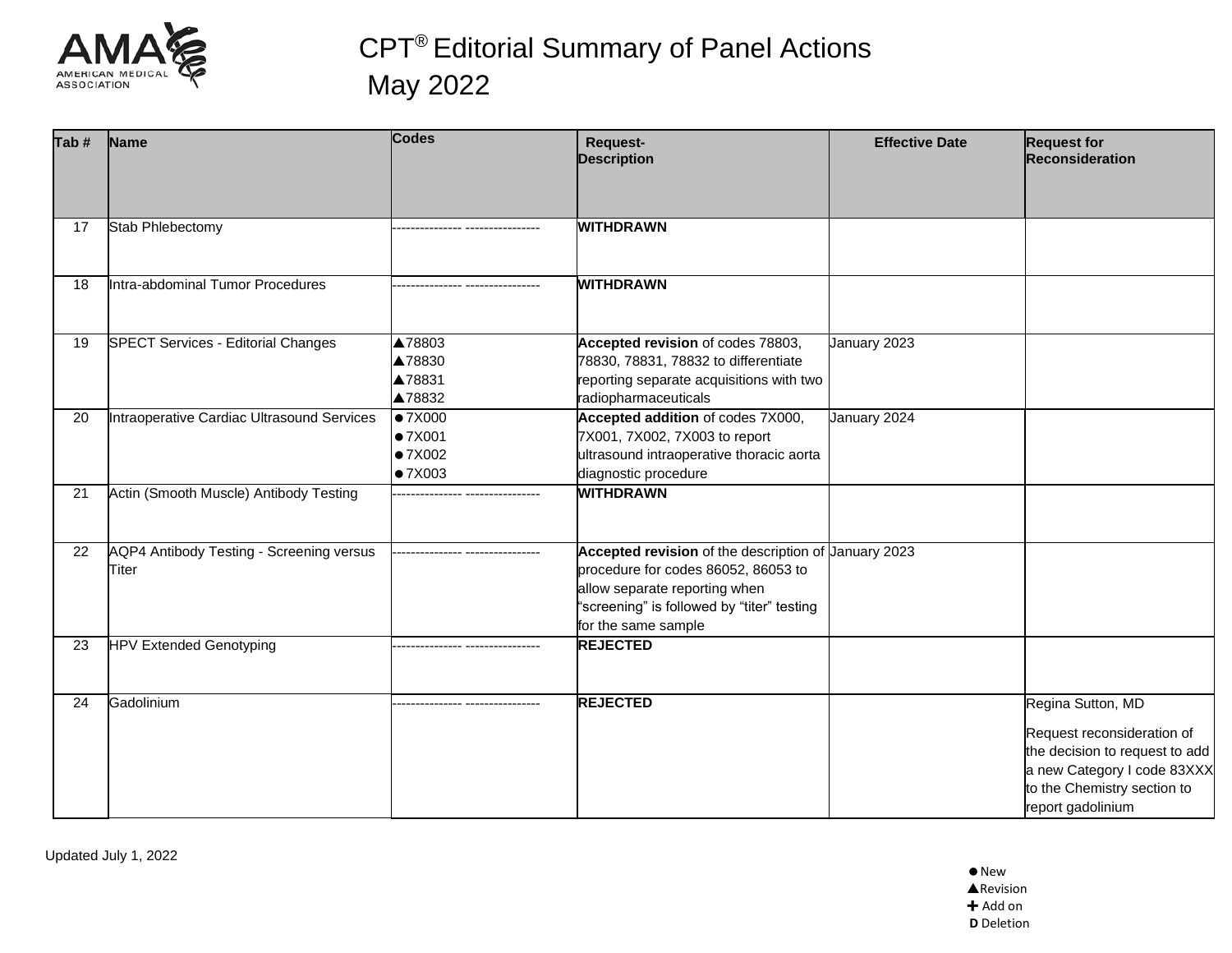

| Tab# | <b>Name</b>                                                       | <b>Codes</b>                                                             | Request-<br><b>Description</b>                                                                                                                                                                    | <b>Effective Date</b> | <b>Request for</b><br><b>Reconsideration</b> |
|------|-------------------------------------------------------------------|--------------------------------------------------------------------------|---------------------------------------------------------------------------------------------------------------------------------------------------------------------------------------------------|-----------------------|----------------------------------------------|
|      |                                                                   |                                                                          |                                                                                                                                                                                                   |                       |                                              |
| 25   | Cytogenomics with Optical Genome Mapping-                         |                                                                          | <b>WITHDRAWN</b>                                                                                                                                                                                  |                       |                                              |
| 26   | Hep B Surface Antigen Immunoassay                                 | $\bullet 8X002$                                                          | Accepted addition of code 8X002 to<br>report quantitative for hepatitis B<br>surface antigen                                                                                                      | January 2023          |                                              |
| 27   | MOG-IgG1 Antibody Testing - Screening<br>versus Titer             | -------------- ----                                                      | Accepted revision of the description of Uanuary 2023<br>procedure for codes 86362, 86363 to<br>allow separate reporting when<br>"screening" is followed by "titer" testing<br>for the same sample |                       |                                              |
| 28   | <b>MAAA-Tumor Methylation Classifier</b>                          |                                                                          | <b>REJECTED</b>                                                                                                                                                                                   |                       |                                              |
| 29   | Respiratory Pathogen - Revise 87631-33                            | -------------- -----------------                                         | <b>WITHDRAWN</b>                                                                                                                                                                                  |                       |                                              |
| 30   | Tick-Borne Organisms Detection by PCR                             | $\bullet$ 8X009<br>$\bullet$ 8X010<br>$\bullet$ 8X011<br>$\bullet$ 8X012 | Accepted addition of codes 8X009,<br>8X010. 8X011, 8X012 to report<br>infectious agent detection for tick-borne<br>illness/microbes                                                               | January 2023          |                                              |
| 31   | MAAA-Tumor Tissue Modified HPV DNA                                |                                                                          | <b>REJECTED</b>                                                                                                                                                                                   |                       |                                              |
| 32   | 3D Echocardiographic Imaging 93319 -<br><b>Parenthetical Note</b> |                                                                          | <b>WITHDRAWN</b>                                                                                                                                                                                  |                       |                                              |
| 33   | Group Psychotherapy - Revise 90849                                |                                                                          | <b>WITHDRAWN</b>                                                                                                                                                                                  |                       |                                              |

Updated July 1, 2022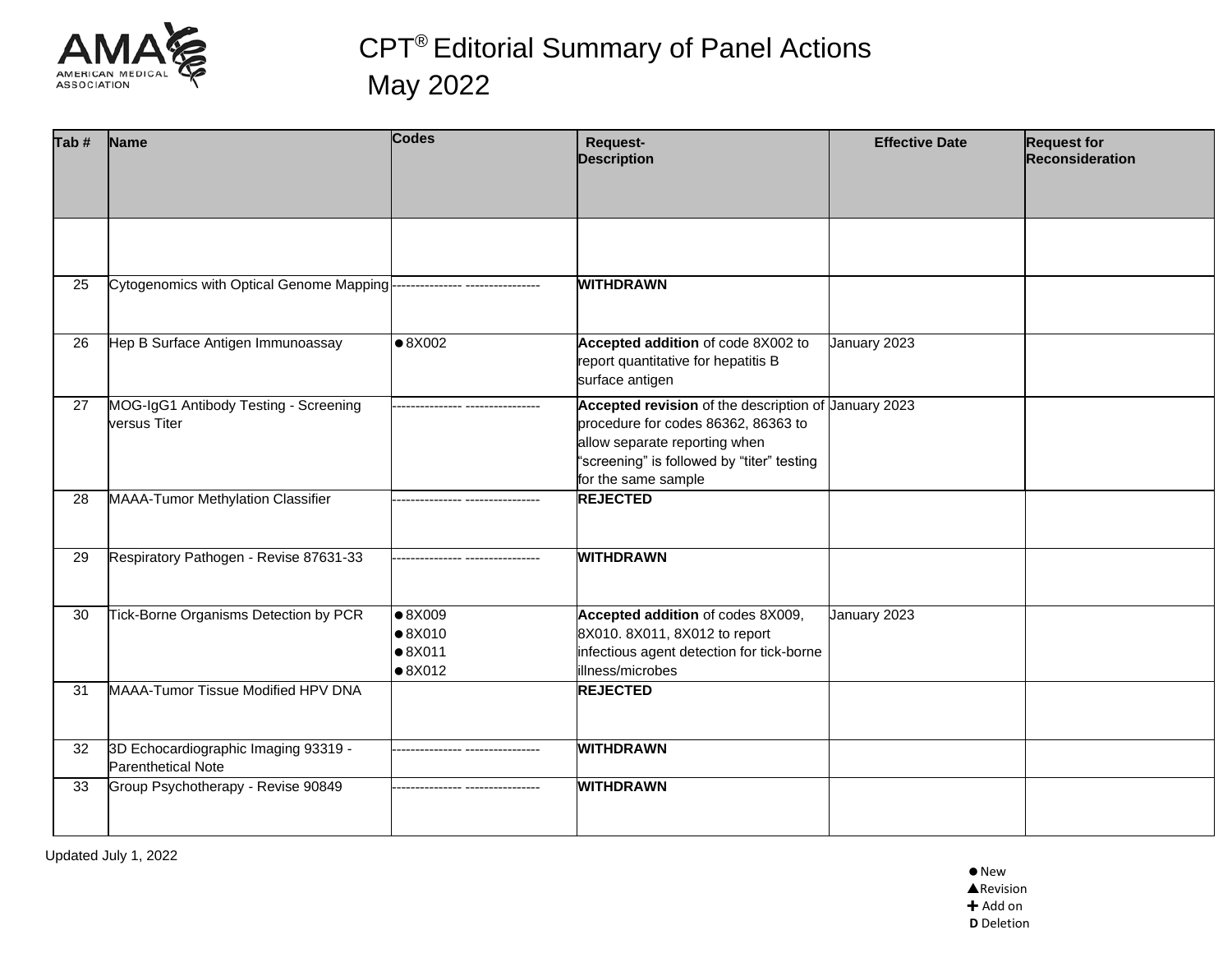

| Tab $#$ | <b>Name</b>                                                                                      | <b>Codes</b>                     | Request-<br><b>Description</b>                                                                                                                                            | <b>Effective Date</b> | <b>Request for</b><br>Reconsideration |
|---------|--------------------------------------------------------------------------------------------------|----------------------------------|---------------------------------------------------------------------------------------------------------------------------------------------------------------------------|-----------------------|---------------------------------------|
| 34      | Al Generated Oncologic Therapies                                                                 |                                  | <b>REJECTED</b>                                                                                                                                                           |                       |                                       |
| 35      | <b>Caregiver Training Services</b>                                                               | •9X014<br>•9X016<br>•9X017       | Accepted addition of codes 9X015,<br>9X016, 9X017 to report caregiver<br>training to provide strategies and<br>techniques for patients living with<br>functional deficits | January 2024          |                                       |
| 36      | Intracardiac Electrophysiologcial Procedures<br>93654 Parenthetical Note Revision                |                                  | <b>WITHDRAWN</b>                                                                                                                                                          |                       |                                       |
| 37      | Post Operative Low Level Laser Therapy                                                           | $\bullet$ 9X022                  | Accepted addition of code 9X022 code January 2024<br>to report low-level laser therapy for post<br>operative pain reduction                                               |                       |                                       |
| 38      | Electroencephalogram Monitoring                                                                  | -------------- ----------------- | <b>WITHDRAWN</b>                                                                                                                                                          |                       |                                       |
| 39      | <b>Human Milk Donation Services</b>                                                              | ------------- -----------------  | <b>REJECTED</b>                                                                                                                                                           |                       |                                       |
| 40      | Therapeutic Monitoring Services                                                                  |                                  | <b>WITHDRAWN</b>                                                                                                                                                          |                       |                                       |
| 41      | Vaccine Counseling                                                                               |                                  | <b>WITHDRAWN</b>                                                                                                                                                          |                       |                                       |
| 42      | Respiratory Syncytial Virus (RSV) Vaccine                                                        | •9X018                           | Accepted addition of code 9X018 to<br>report RSV vaccine product and<br>administration                                                                                    | January 2023          |                                       |
| 43      | Cat II - Medication Adherence for Opioid Use --------------- ----------------<br><b>Disorder</b> |                                  | <b>WITHDRAWN</b>                                                                                                                                                          |                       |                                       |

Updated July 1, 2022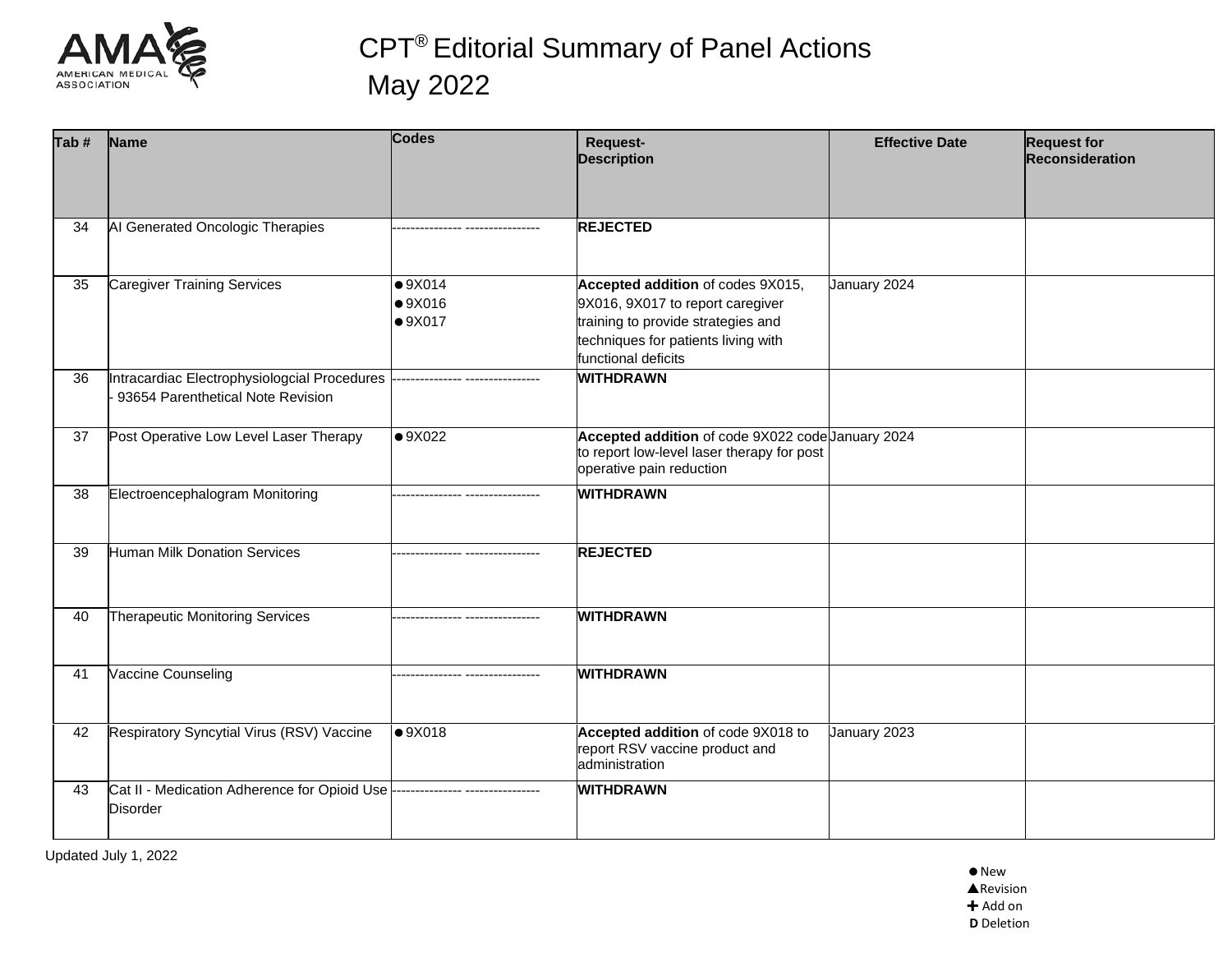

| Tab # | Name                                                                      | <b>Codes</b>                                                                                                                                                                                                                                                                                                       | <b>Request-</b><br><b>Description</b>                                                                                                                                                                                                                                                                                                          | <b>Effective Date</b> | <b>Request for</b><br><b>Reconsideration</b>                                      |
|-------|---------------------------------------------------------------------------|--------------------------------------------------------------------------------------------------------------------------------------------------------------------------------------------------------------------------------------------------------------------------------------------------------------------|------------------------------------------------------------------------------------------------------------------------------------------------------------------------------------------------------------------------------------------------------------------------------------------------------------------------------------------------|-----------------------|-----------------------------------------------------------------------------------|
| 44    | Cat III - Digital Pathology                                               | $+ \bullet$ X018T<br>$+ \bullet X025T$<br>$+ \bullet \times 019$ T<br>$+ \bullet X026T$<br>$+ \bullet$ X020T<br>$+ \bullet X027T$<br>$+$ $\bullet$ X021T<br>$+ \bullet \times 028$ T<br>$+ \bullet \times 022$ T<br>$+ \bullet \times 029T$<br>$+ \bullet$ X023T<br>$+ \bullet \times 030T$<br>$+$ $\bullet$ X024T | Accepted addition of add-on codes<br>X018T-X030T to report additional<br>clinical staff work and service<br>requirements associated with digitizing<br>glass microscope slides for primary<br>diagnosis; and addition of a new<br>heading in the Category III section and<br>guidelines to define digital pathology<br>digitization procedures | January 2023          |                                                                                   |
| 45    | Cat III - AI Analysis for Cardiac Function<br><b>Services</b>             | $+ \bullet \times 044$ T<br>$\bullet$ X045T                                                                                                                                                                                                                                                                        | Accepted addition of add-on codes<br>X044T and child code X045T to report<br>assistive algorithmic electrocardiogram<br>risk assessment for cardiac dysfunction                                                                                                                                                                                | January 2023          |                                                                                   |
| 46    | Cat III - Transcutaneous Magnetic Nerve<br>Stimulation                    | $\bullet$ X060T<br>$+ \bullet \times 061$ T<br>$\bullet$ X062T<br>$+ \bullet \times 063T$                                                                                                                                                                                                                          | Accepted addition of codes X060T,<br>X061T, X062T, X063T for reporting<br>initial treatment of transcutaneous<br>magnetic stimulation of peripheral<br>nerve; and addition of new guidelines<br>for guidance on appropriate reporting                                                                                                          | January 2023          |                                                                                   |
| 47    | Cat III - Virtual Reality-Mediated Therapy                                | $\bullet$ X050T                                                                                                                                                                                                                                                                                                    | Accepted addition of code X050T to<br>report virtual reality technology to assist<br>therapy                                                                                                                                                                                                                                                   | January 2023          |                                                                                   |
| 48    | Cat III - Virtual Reality (VR) Procedural<br><b>Dissociation Services</b> | $\bullet$ X051T<br>$\bullet$ X052T<br>$\bullet$ X053T<br>$\bullet$ X054T                                                                                                                                                                                                                                           | Accepted addition of codes X051T,<br>X052T, X053T, X054T to report Virtual<br>Reality (VR) procedural dissociation<br>procedures; and addition of new<br>Category III subheading with guidelines                                                                                                                                               | January 2023          |                                                                                   |
| 49    | Cat III - Self-assembling Peptide Barrier<br><b>Wound Therapy</b>         |                                                                                                                                                                                                                                                                                                                    | <b>WITHDRAWN</b>                                                                                                                                                                                                                                                                                                                               |                       |                                                                                   |
| 50    | Cat III - Dorsal Sacroiliac Joint Arthrodesis                             | $\bullet$ X034T<br>▲27280                                                                                                                                                                                                                                                                                          | Accepted addition of code X034T and Uanuary 2023<br>guidelines to report percutaneous<br>arthrodesis of the sacroiliac joint via                                                                                                                                                                                                               |                       | Karin Bolinger on behalf of<br>The Consortium Aurora<br>Spine, CornorLOC, Allevio |

Updated July 1, 2022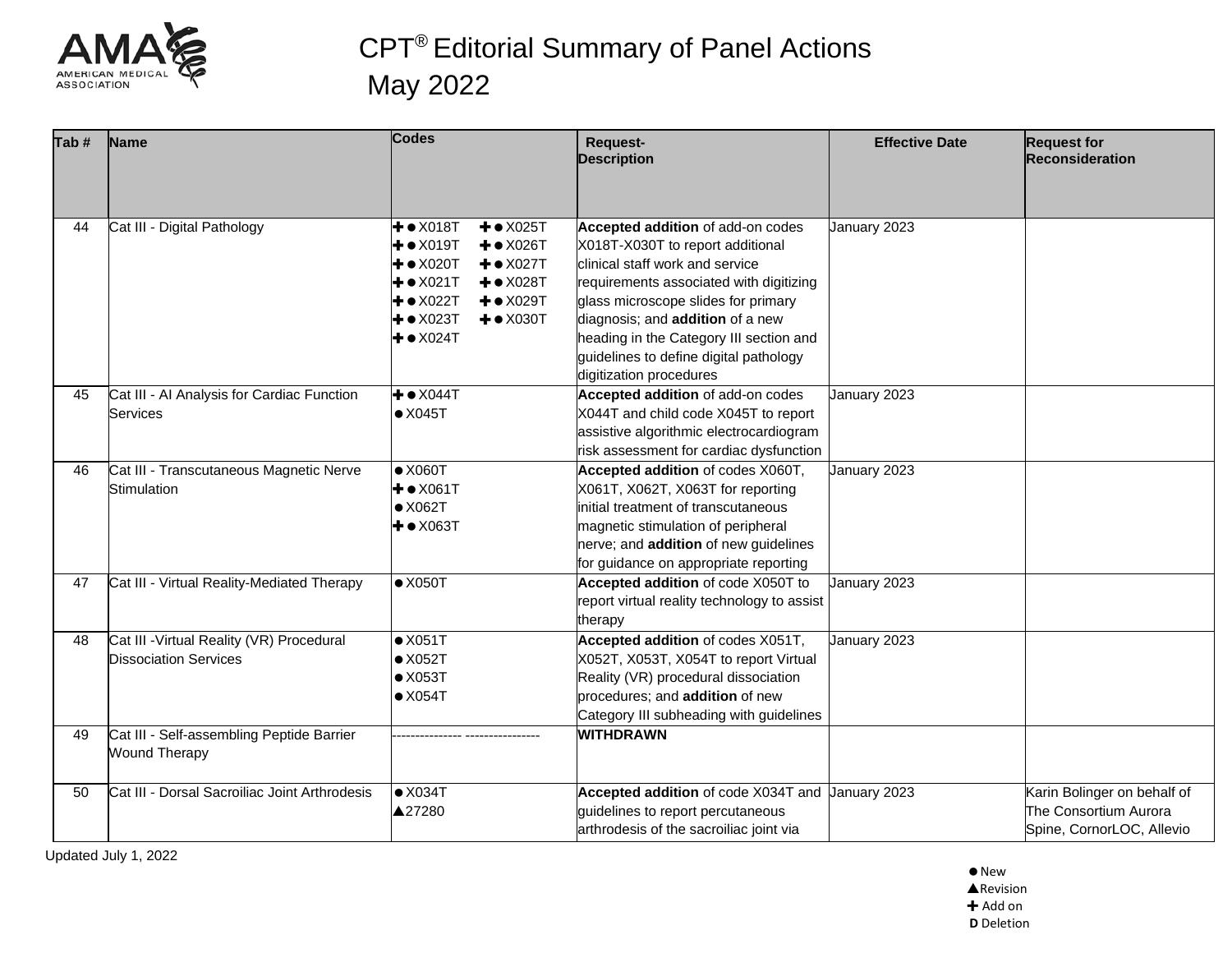

| Tab # | <b>Name</b>                                            | <b>Codes</b>    | <b>Request-</b><br><b>Description</b>                                                                                                                                                                                                                                                                                                                                             | <b>Effective Date</b> | <b>Request for</b><br><b>Reconsideration</b>                                                                                                                                                |
|-------|--------------------------------------------------------|-----------------|-----------------------------------------------------------------------------------------------------------------------------------------------------------------------------------------------------------------------------------------------------------------------------------------------------------------------------------------------------------------------------------|-----------------------|---------------------------------------------------------------------------------------------------------------------------------------------------------------------------------------------|
|       |                                                        |                 |                                                                                                                                                                                                                                                                                                                                                                                   |                       |                                                                                                                                                                                             |
|       |                                                        |                 | placement of intra-articular implant(s);<br>and editorial revision of code 27280<br>for clarity                                                                                                                                                                                                                                                                                   |                       | Spine, Vyrsa Technologies,<br>Genysis Spine, Southern<br>Spine<br>Request for reconsideration of<br>the decision to request to<br>establish X034T to report<br>posterior approach minimally |
|       |                                                        |                 |                                                                                                                                                                                                                                                                                                                                                                                   |                       | invasive strategy for SI joint<br>stabilization/fusion using<br>allograft                                                                                                                   |
| 51    | Cat III - Mechanical Hypothermic<br>Management         | $\bullet$ X039T | Accepted addition of code X039T to<br>report mechanical hypothermia<br>management                                                                                                                                                                                                                                                                                                 | January 2023          |                                                                                                                                                                                             |
| 52    | Cat III - Dual Chamber Leadless Pacemaker              |                 | <b>POSTPONED</b>                                                                                                                                                                                                                                                                                                                                                                  |                       |                                                                                                                                                                                             |
| 53    | Cat III - AI Assisted Epidural Placement               | $\bullet$ X048T | Accepted addition of code X048T to<br>report real-time pressure sensing<br>epidural guidance system                                                                                                                                                                                                                                                                               | January 2023          |                                                                                                                                                                                             |
| 54    | Cat III - Computer-based Musculoskeletal<br>Assessment | $\bullet$ X055T | Accepted addition of code X055T to<br>report augmentative computer-based<br>analysis of motion, posture, gait, and<br>muscle function utilizing surface<br>mechanomyography (sMMG); and<br>addition of a new subheading and<br>guidelines within the Category III section<br>to describe Office-Based Measurement<br>of Mechanomyography and Inertial<br><b>Measurement Units</b> | January 2023          |                                                                                                                                                                                             |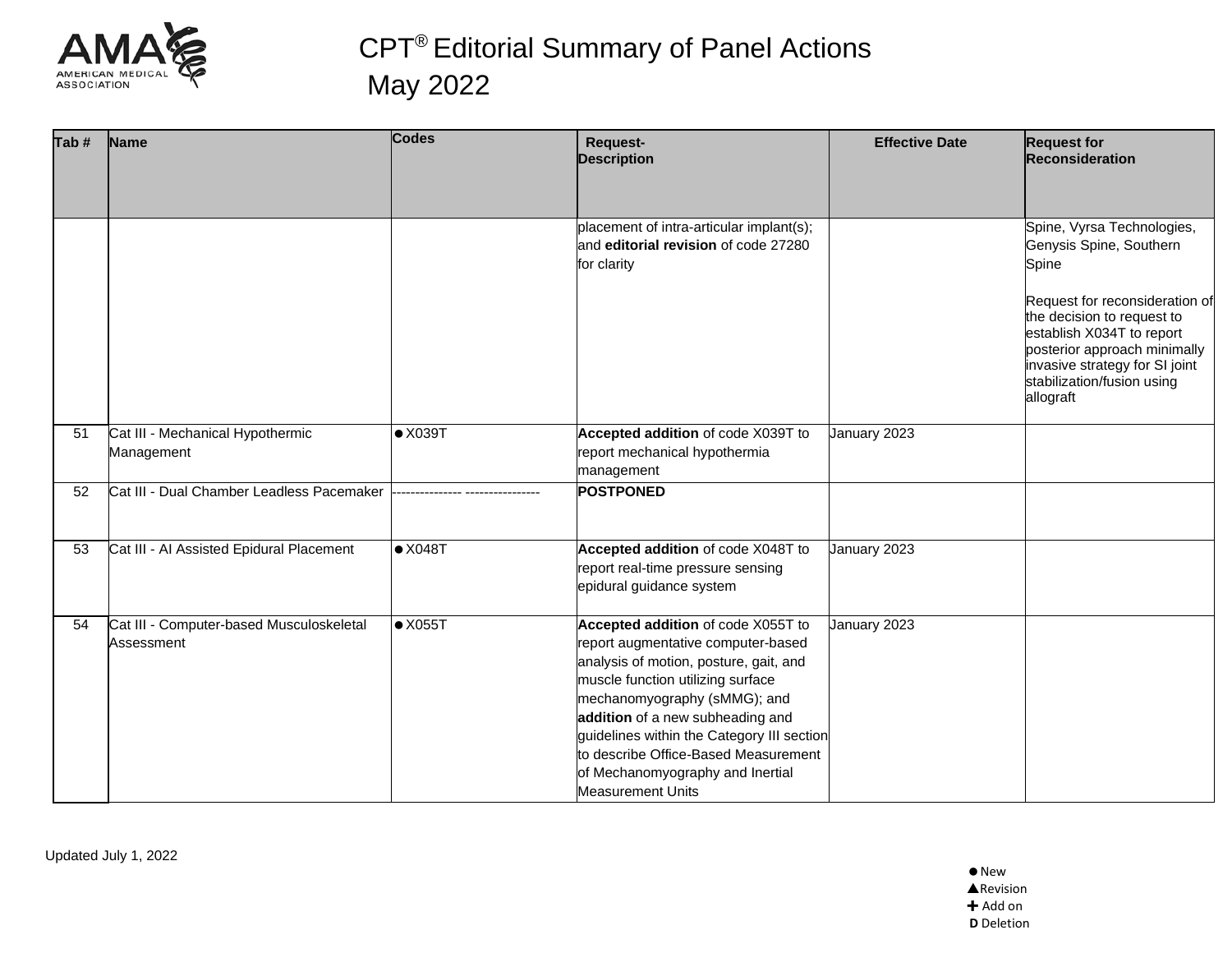

| Tab# | Name                                                                                            | <b>Codes</b>                       | Request-<br><b>Description</b>                                                                                                                                        | <b>Effective Date</b> | <b>Request for</b><br>Reconsideration |
|------|-------------------------------------------------------------------------------------------------|------------------------------------|-----------------------------------------------------------------------------------------------------------------------------------------------------------------------|-----------------------|---------------------------------------|
| 55   | Cat III - Non-invasive GI Myoelectrical<br>Measurement                                          | $\bullet$ X069T                    | Accepted addition of code X069T to<br>report<br>gastrointestinal myoelectrical activity<br>study from the stomach through the<br>colon with interpretation and report | January 2023          |                                       |
| 56   | Cat III - Rectal Administration of<br>Biotherapeutic Agent                                      | $\bullet$ X041T                    | Accepted addition of code X041T to<br>report instillation of therapeutic agent<br>via rectum into lower gastrointestinal<br>tract                                     | January 2023          |                                       |
| 57   | Cat III - Noninvasive Intracardiac Mapping                                                      |                                    | <b>WITHDRAWN</b>                                                                                                                                                      |                       |                                       |
| 58   | Cat III - AI Assisted Developmental<br><b>Behavioral Assessment</b>                             |                                    | <b>WITHDRAWN</b>                                                                                                                                                      |                       |                                       |
| 59   | Cat III - Pulmonary Tissue Ventilation<br>Analysis                                              |                                    | <b>WITHDRAWN</b>                                                                                                                                                      |                       |                                       |
| 60   | Cat III - Indirect Bronchoscopic Delivery of<br>Radiofrequency Energy                           | $\bullet$ X043T<br>$\bullet$ X083T | Accepted addition of codes X043T,<br>X083T to report indirect bronchoscopic<br>delivery of radiofrequency energy                                                      | January 2023          |                                       |
| 61   | Cat III - Digital X-ray Radiogrammetry (DXR-   X031T<br><b>BMD)</b> for Bone Density Assessment | $\bullet$ X032T                    | Accepted addition of codes X031T,<br>X032T to report bone strength and<br>fracture risk assessment using digital x-<br>ray radiogrammetry-bone-mineral<br>density     | January 2023          |                                       |
| 62   | Cat III - Transcutaneous Auricular<br>Neurostimulation                                          | $\bullet$ X040T                    | Accepted addition of code X040T to<br>report transcutaneous auricular<br>neurostimulation                                                                             | January 2023          |                                       |
| 63   | Cat III - Tibial Neurostimulator Implantation                                                   |                                    | <b>WITHDRAWN</b>                                                                                                                                                      |                       |                                       |

Updated July 1, 2022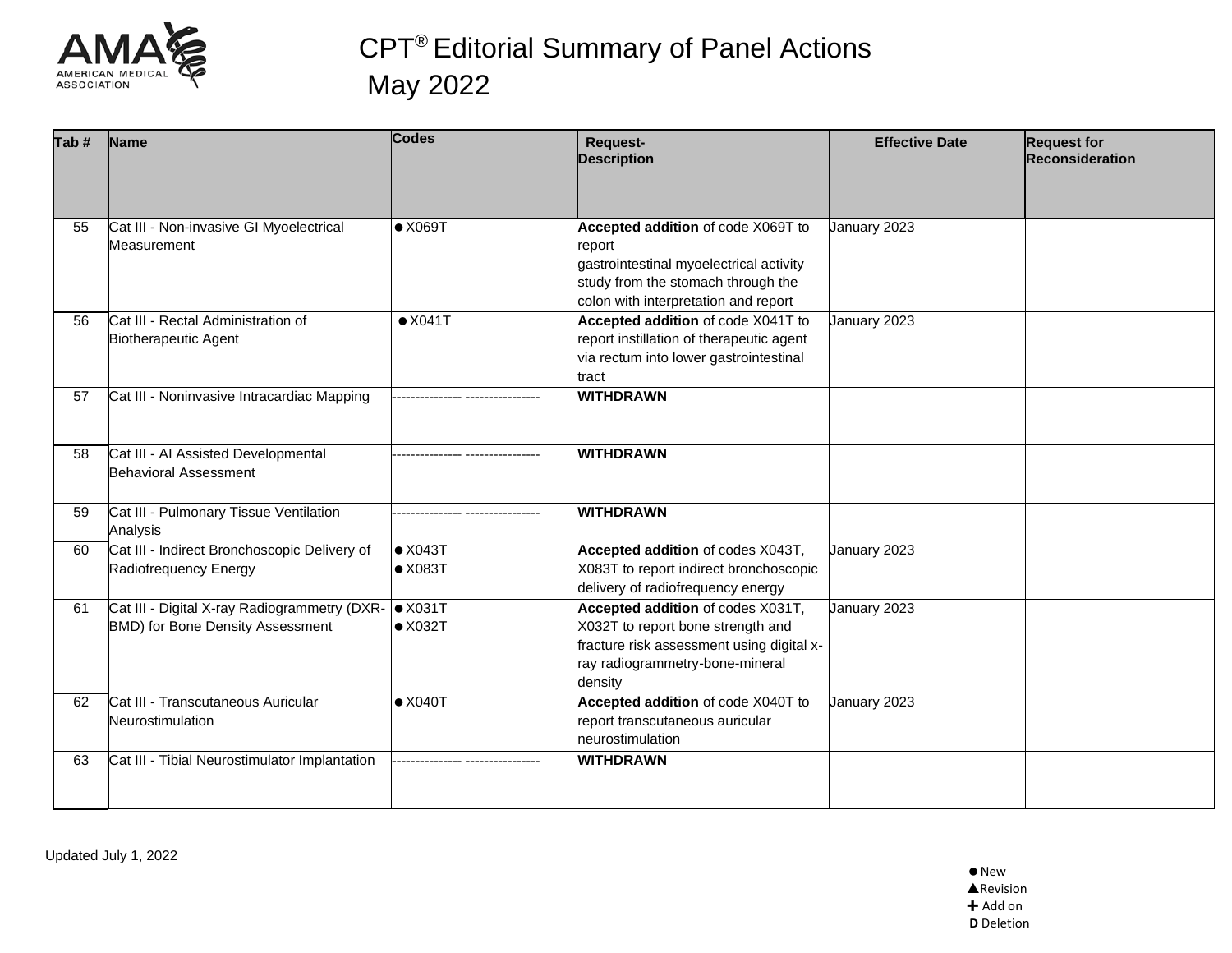

| Tab # | Name                                             | <b>Codes</b>                                                                                                                                                                     | Request-<br><b>Description</b>                                                                                                                                                                                                                                                                                                                                                                                                                                                                                                        | <b>Effective Date</b> | <b>Request for</b><br><b>Reconsideration</b> |
|-------|--------------------------------------------------|----------------------------------------------------------------------------------------------------------------------------------------------------------------------------------|---------------------------------------------------------------------------------------------------------------------------------------------------------------------------------------------------------------------------------------------------------------------------------------------------------------------------------------------------------------------------------------------------------------------------------------------------------------------------------------------------------------------------------------|-----------------------|----------------------------------------------|
| 64    | Category III Sundown                             | D0312T, D0313T<br>D0314T, D0315T<br>D0316T, D0317T<br>R0469T, D0470T<br>D0471T, D0475T<br>D0476T, D0477T<br>D0478T, D0491T<br>D0492T, D0493T<br>D0497T, D0498T<br><b>D</b> 0499T | <b>Accepted deletion of Category III</b><br>codes 0312T, 0313T, 0314T, 0315T,<br>0316T, 0317T, 0470T, 0471T, 0475T,<br>0476T, 0477T, 0478T, 0491T, 0492T,<br>0493T, 0497T, 0498Ty, 0499T, that are<br>scheduled for sundown in January<br>2023; and retention of code 0469T for<br>another 5 years                                                                                                                                                                                                                                    | January 2023          |                                              |
| 65    | PLA Q2 Consent Agenda                            |                                                                                                                                                                                  | Accepted addition of 23 PLA codes;<br>revision of code 0276U; deletion of<br>codes 0012U, 0013U, 0014U, 0056U;<br>and rejection of application ID 101095<br>for 2022 Q2 cycle as a consent agenda                                                                                                                                                                                                                                                                                                                                     | January 2023          |                                              |
| 66    | Parenthetical Note Revisions - PCM<br>Exclusions |                                                                                                                                                                                  | <b>Accepted revision of parenthetical</b><br>notes included for principal care<br>management                                                                                                                                                                                                                                                                                                                                                                                                                                          | January 2023          |                                              |
| 67    | <b>E/M Additional Cleanup</b>                    |                                                                                                                                                                                  | Accepted additional cleanup in the<br><b>Hospital Inpatient or Observation Care</b><br>Services (Including Admission and<br>Discharge Services), Nursing Facility<br>Discharge Services, Prolonged Service<br>on Date Other Than the Face-to-Face<br><b>E/M Service Without Direct Patient</b><br>Contact, Prolonged Clinical Staff<br>Services With Physician or Other<br><b>Qualified Health Care Professional</b><br>Supervision, and Transitional Care<br>Management Services subsections,<br>effective for the 2023 CPT code set | January 2023          |                                              |

Updated July 1, 2022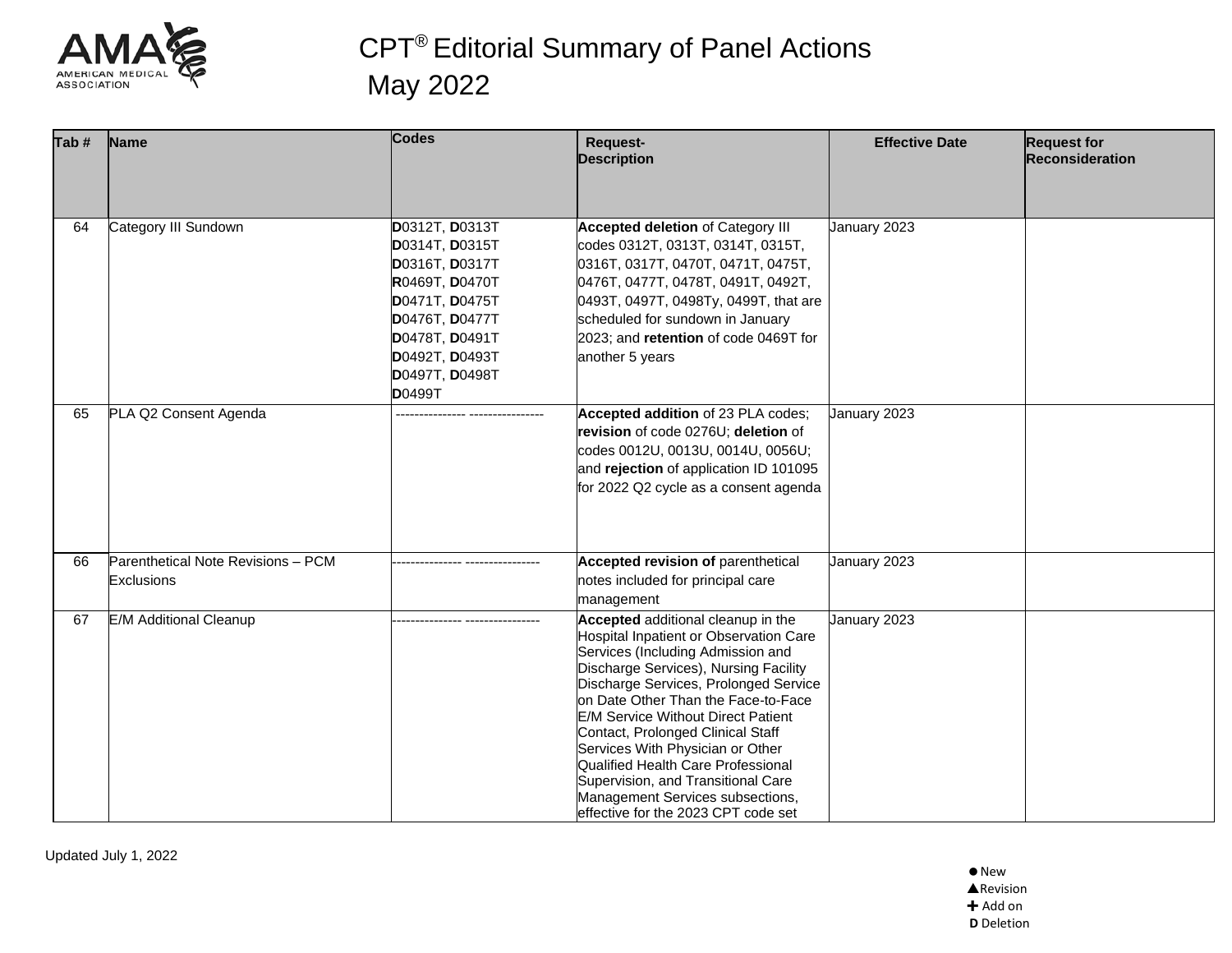

| Tab #     | Name                                                                                                                          | Codes | <b>Request-</b><br><b>Description</b>                                                                                                                                                                                           | <b>Effective Date</b> | <b>Request for</b><br><b>Reconsideration</b> |
|-----------|-------------------------------------------------------------------------------------------------------------------------------|-------|---------------------------------------------------------------------------------------------------------------------------------------------------------------------------------------------------------------------------------|-----------------------|----------------------------------------------|
| EC        | Code Descriptor (Editorial): 35883                                                                                            |       | Accepted editorial revision of code<br>35883<br>to replace the term "Dacron" with<br>"polyester"                                                                                                                                | January 2023          |                                              |
| EC.       | Parenthetical Revision (Cardiovasc) Ablation<br>Error - 93621, 93654                                                          |       | Accepted revision of the parenthetical Uanuary 2022<br>note following code 93654 to include<br>code 93621 in the list of exclusions                                                                                             |                       |                                              |
| EC        | Parenthetical Revision - Health Behavior<br>Assessment (Sept 2021 Tab 43, Remove<br>reference to 0702T, 0703T [0X47T, 0X81T]) |       | Accepted revision of the parenthetical January 2023<br>note following code 96159 by reinstating<br>it and adding codes 98975, 989X6 and<br>removing deleted codes 0702T, 0703T                                                  |                       |                                              |
| <b>EC</b> | Guideline Revisions - Cardiac<br>Catheterization - Congenital Heart Defects<br><b>Guideline Revision</b>                      |       | <b>Accepted revision of the Cardiac</b><br>Catheterization for Congenital Cardiac<br>Defects guidelines                                                                                                                         | January 2023          |                                              |
| EC.       | Guideline Revisions - Caregiver Behavior<br>Management Training (Feb 2021 Tab 39,<br>Replace Plagiarized Language)            |       | <b>Accepted revision of the Caregiver</b><br>Behavior<br>Management Training guidelines to<br>ensure that the integrity of the<br>quidelines (ie, standards of CPT<br>convention) have been achieved                            | January 2023          |                                              |
| EC.       | Parenthetical and Guideline Revisions -<br>Anterior Abdominal Hernia Repair (Feb 2021<br>Tab 18)                              |       | Issue #1: Replace the term<br>'implantation" with "placement" in<br>parenthetical notes and guidelines<br>referencing codes 49X01-49X14                                                                                         | January 2023          |                                              |
|           |                                                                                                                               |       | Accepted replacement of the term<br>"implantation" with "placement" in<br>parenthetical notes and guidelines<br>referencing codes 49X01-49X14 to<br>standardize the phrase "implantation of<br>mesh" throughout the code family |                       |                                              |
|           |                                                                                                                               |       | Issue #2: Delete codes 11004, 11005,<br>11006 in the parenthetical note<br>following code 49X15 and guideline                                                                                                                   |                       |                                              |

Updated July 1, 2022